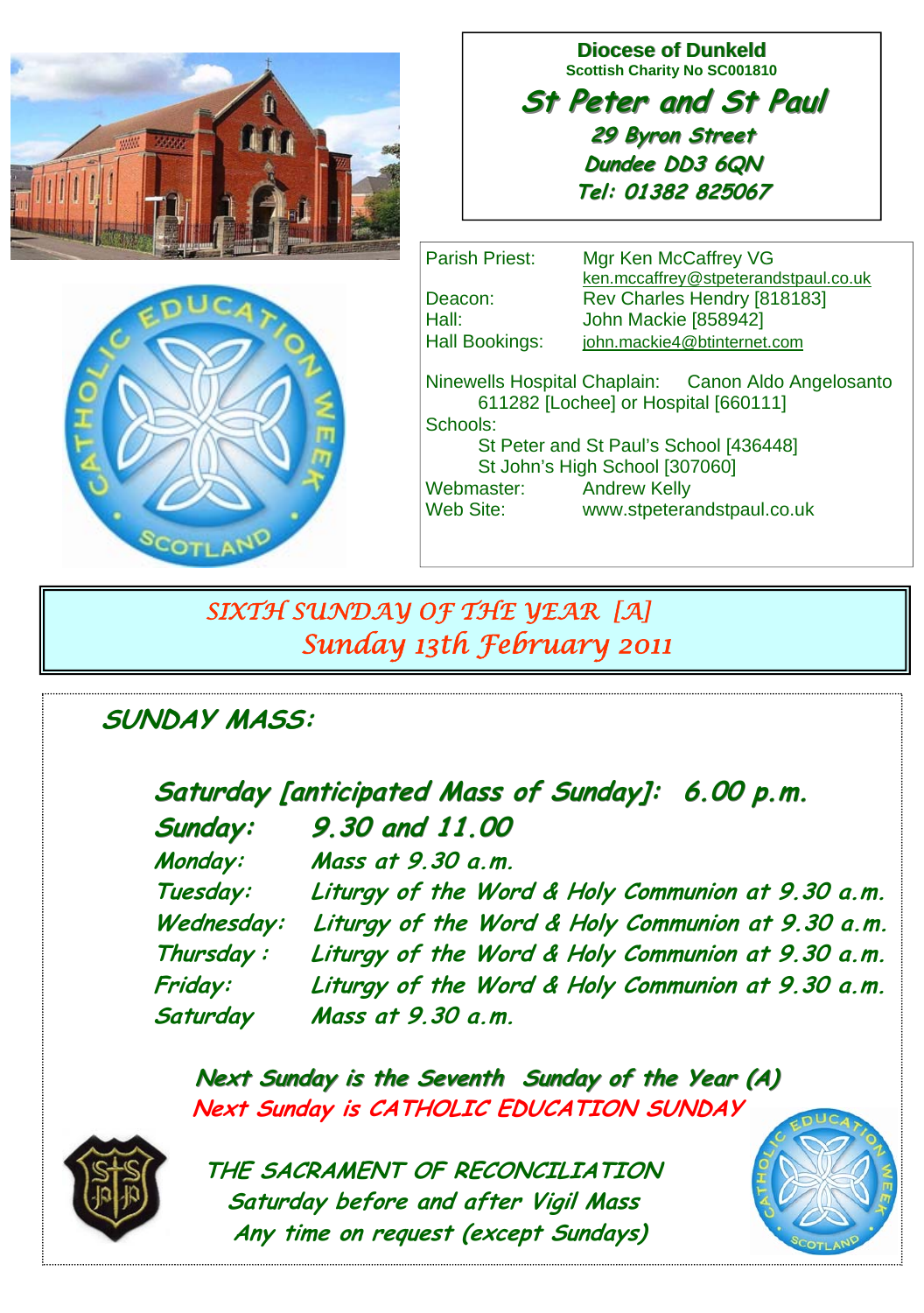*COLLECTIONS* **Sunday 6th February £ 1132 (£632.90 was Gift Aid) Many Thanks** 

**SECOND COLLECTION next Sunday for the work of SCES and the Catholic Education Commission** 

#### CHILDREN'S LITURGY

Children's Liturgy for children from P1 to P4 at 11 o'clock Mass. l

**If one of your family is in hospital, you should let Canon Aldo [who has returned to his duties as hospital chaplain] know.** 

**If someone is sick at home, please let Fr Ken or Deacon Charles know so that Sunday Communion can be arranged**

PLEASE PRAY FOR: **John Deacon & Jim Low**, recently deceased,

And for **Mary McInally, Charles Cabrelli, John McGrath, Vena Smith, Nan Kelly, Charlie Kelly, Sandy McGregor, Sheila Murphy, Susan Conway, David Campbell, George Armstrong, Elizabeth Cameron, Annie Carroll, Liz Ross, Lizzie Aitken, Charlie & Harry Craig, Mary & John Black & Pamela Robertson** whose anniversaries occur at this time.

Pray also for: **Margaret Hutcheon**, **Frankie Brown, David Donnett, Jeam McCready, Gillian Doig, David Miller, Andrea Robertson & Elizabeth Robertson** who are in hospital.

 And all those who are sick or housebound in our parish and receive the Eucharist each Sunday

## EUCHARISTIC ADORATION

Eucharistic Adoration on Wednesdays from after Mass until 4.30 p.m. Please make an effort to come and pray before the Blessed Sacrament

### ST ANDREW'S CATHEDRAL

Please also note that Mass in the Cathedral on Sunday morning will now be at 11.00 a.m., and not at  $11.30$  a.m.

### **SACRAMENTAL DATES FOR 2011**

Sunday 13 March - Rite of Enrolment at 11.00 a.m. Thursday 24th March - Sacrament of Reconciliation at 2.00 p.m. Thursday 5th May - Confirmation at  $7.00$  p.m. Sunday 12th June - First Communions at 11.00a.m.

Will parishioners who asked for a ticket for Bishop Logan's 30th Anniversary Mass in the Cathedral on March 1st please collect your ticket from the Sacristy today. Admission to the Cathedral for this Mass will be by ticket only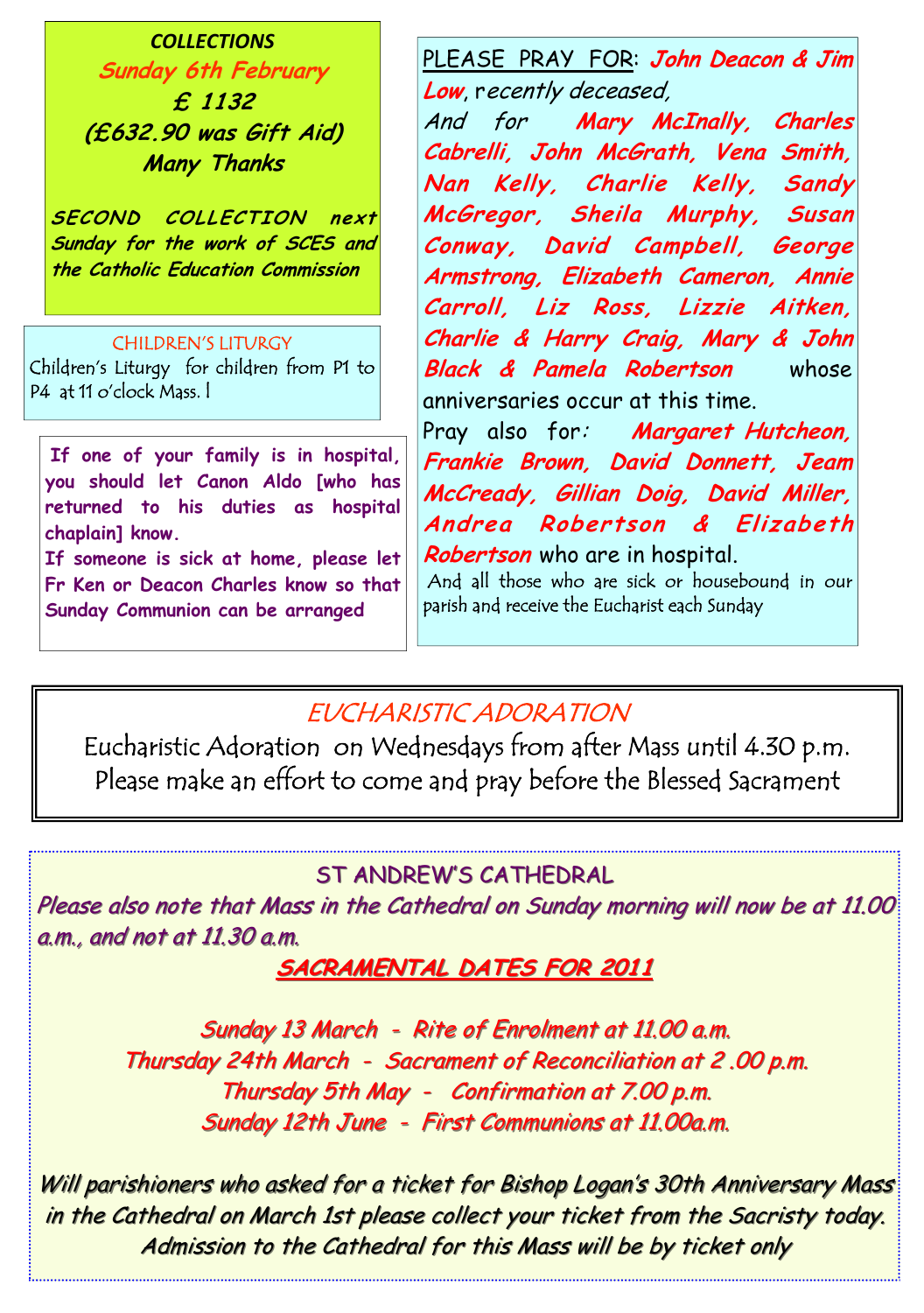## CATHOLIC EDUCATION WEEK

From Sunday 20th February, we will celebrate Catholic Education Week with various events throughout the Diocese. This will include the ANNUAL MASS FOR ALL WHO WORK IN CATHOLIC SCHOOLS Iteachers and other staff] here in St Peter and St Paul's on Tuesday 22 February at 7.00p.m. Bishop Logan hopes to be present at this Mass and will present the Papal Honour 'Pro Ecclesia et Pontifice' to Mr George Haggarty for services to Catholic Education in Scotland, especially in our Diocese.

There will be a SECOND COLLECTION at all Masses next Sunday for the work of SCES and the Catholic Education Commission.



The Catholic Church in Scotland encourages schools, parishes and other agencies to work closely together in order to celebraté the distinctive purpose Catholic education during one<br>particular week each year. The particular week each year. The purpose of Catholic Education purpose of Catholic Education<br>Week is to highlight the significance of education, not only for young people but for society as a whole. Students, parents, teacher<u>s</u> and others are asked to reflect on their own roles in the education process - at home, in school, in<br>the local parish and in other educational settings.

#### **THE SCOTTISH YOUTH CROSS COMES TO DUNKELD DIOCESE**

**The Scottish Youth Cross comes to the Diocese of Dunkeld on Friday 18th march. You are invited to attend an overnight retreat of prayer and reflection around the Cross on Saturday 19th March from 12.30p.m., in the Pastoral Centre. The retreat will finish with Mass in the Cathedral on Sunday 20th March at 11.00 a.m., when the Cross will be carried into the Cathedral by those young people travelling to World Youth day in Madrid. Details are on the Notice Board in the Church Porch.** 

**DUNKELD DIOCESAN PILGRIMAGE TO LOURDES** 

**The annual pilgrimage from the diocese will take place from 11th—18th July 2011, leaving from Edinburgh Airport. The cost is approximately £698. Booking Forms in the Sacristy or from Mancunia travel - 0161 790 6383** 

> ROOTS AND SHOOTS Continues on Mondays in the Parish Centre from 2.00 p.m. All welcome